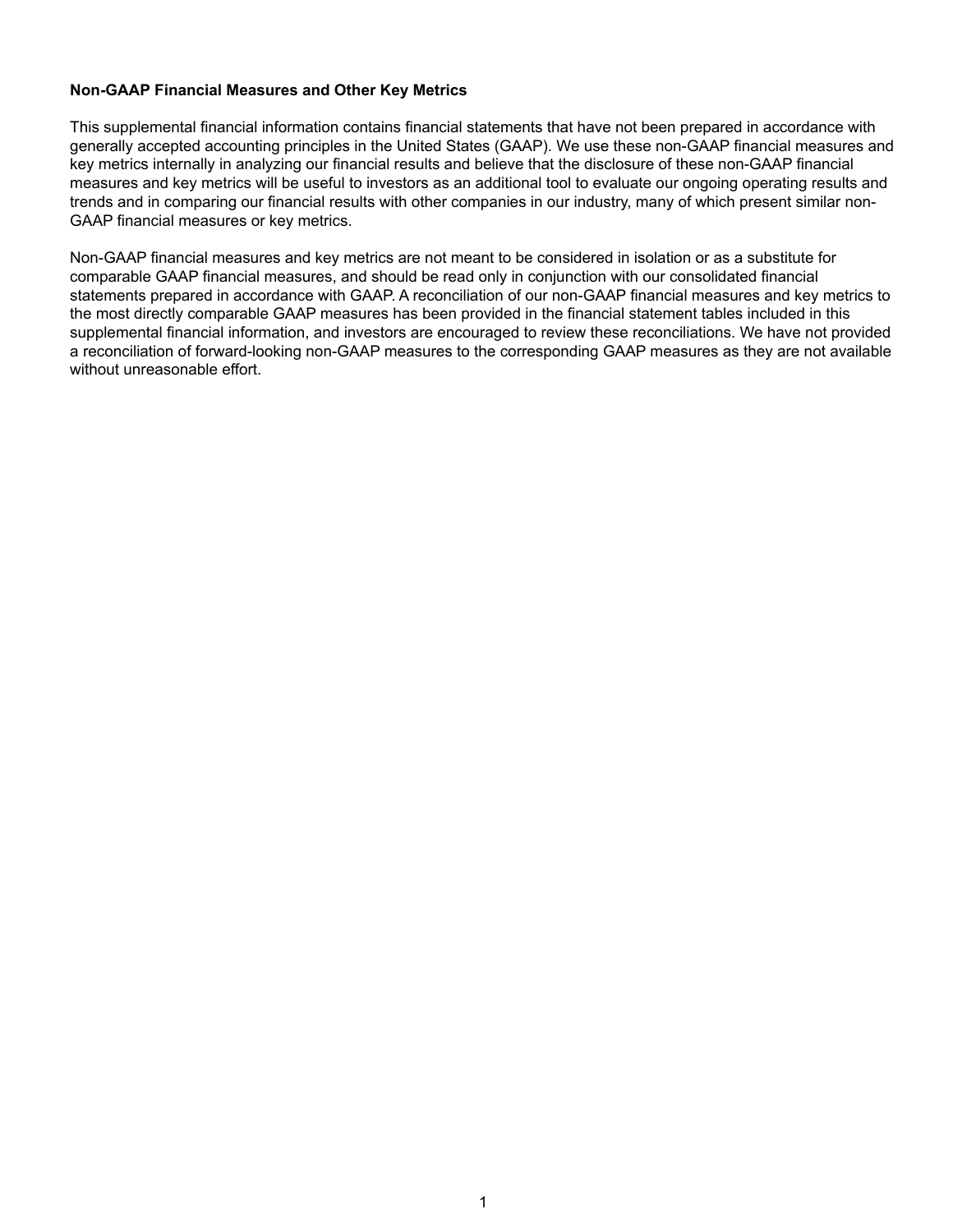## **Palo Alto Networks, Inc. Condensed Consolidated Statements of Operations - Fiscal Quarters (In millions, except percentages)**

|                                           | $Q418^{(1)}$ | Q119         | Q219        | Q319      | Q419      | Q120         | Q220         | Q320      |
|-------------------------------------------|--------------|--------------|-------------|-----------|-----------|--------------|--------------|-----------|
| Revenue:                                  |              |              |             |           |           |              |              |           |
| Product                                   | \$272.1      | \$240.5      | \$271.6     | \$278.4   | \$305.7   | \$231.2      | \$246.5      | \$280.9   |
| Subscription and support                  | 386.4        | 415.5        | 439.6       | 448.2     | 500.1     | 540.7        | 570.2        | 588.5     |
| Total revenue                             | 658.5        | 656.0        | 711.2       | 726.6     | 805.8     | 771.9        | 816.7        | 869.4     |
| Cost of revenue:                          |              |              |             |           |           |              |              |           |
| Product                                   | 82.0         | 73.2         | 82.5        | 78.0      | 82.2      | 65.1         | 68.7         | 73.3      |
| Subscription and support                  | 102.5        | 110.3        | 120.1       | 126.9     | 135.2     | 152.6        | 164.4        | 185.0     |
| Total cost of revenue                     | 184.5        | 183.5        | 202.6       | 204.9     | 217.4     | 217.7        | 233.1        | 258.3     |
| Total gross profit                        | 474.0        | 472.5        | 508.6       | 521.7     | 588.4     | 554.2        | 583.6        | 611.1     |
| Product gross margin                      | 69.9 %       | 69.6%        | 69.6 %      | 72.0 %    | 73.1 %    | 71.8%        | 72.1 %       | 73.9 %    |
| Subscription and support gross margin     | 73.5 %       | 73.5 %       | 72.7 %      | 71.7 %    | 73.0 %    | 71.8%        | 71.2 %       | 68.6%     |
| Total gross margin                        | 72.0%        | 72.0 %       | 71.5 %      | 71.8%     | 73.0%     | 71.8%        | 71.5 %       | 70.3 %    |
| Operating expenses:                       |              |              |             |           |           |              |              |           |
| Research and development                  | 110.3        | 113.4        | 128.3       | 139.1     | 158.7     | 170.5        | 185.4        | 196.3     |
| Sales and marketing                       | 289.9        | 314.6        | 320.0       | 339.0     | 370.4     | 365.7        | 374.9        | 388.4     |
| General and administrative                | 56.7         | 76.6         | 53.7        | 62.3      | 69.2      | 69.8         | 76.2         | 82.9      |
| Total operating expenses                  | 456.9        | 504.6        | 502.0       | 540.4     | 598.3     | 606.0        | 636.5        | 667.6     |
| Operating income (loss)                   | 17.1         | (32.1)       | 6.6         | (18.7)    | (9.9)     | (51.8)       | (52.9)       | (56.5)    |
| Interest expense                          | (10.4)       | (22.7)       | (20.6)      | (20.6)    | (20.0)    | (18.9)       | (19.0)       | (19.4)    |
| Other income, net                         | 10.2         | 13.0         | 16.0        | 18.2      | 16.2      | 16.2         | 10.8         | 8.1       |
| Income (loss) before income taxes         | 16.9         | (41.8)       | 2.0         | (21.1)    | (13.7)    | (54.5)       | (61.1)       | (67.8)    |
| Provision for (benefit from) income taxes | 9.9          | (3.5)        | 4.6         | (0.9)     | 7.1       | 5.1          | 12.6         | 7.0       |
| Net income (loss)                         | \$<br>7.0    | \$<br>(38.3) | \$<br>(2.6) | \$ (20.2) | \$ (20.8) | \$<br>(59.6) | \$<br>(73.7) | \$ (74.8) |

(1) In Q1'19, we adopted new accounting guidance related to revenue recognition. As a result, certain amounts for periods prior to FY'19 have been adjusted.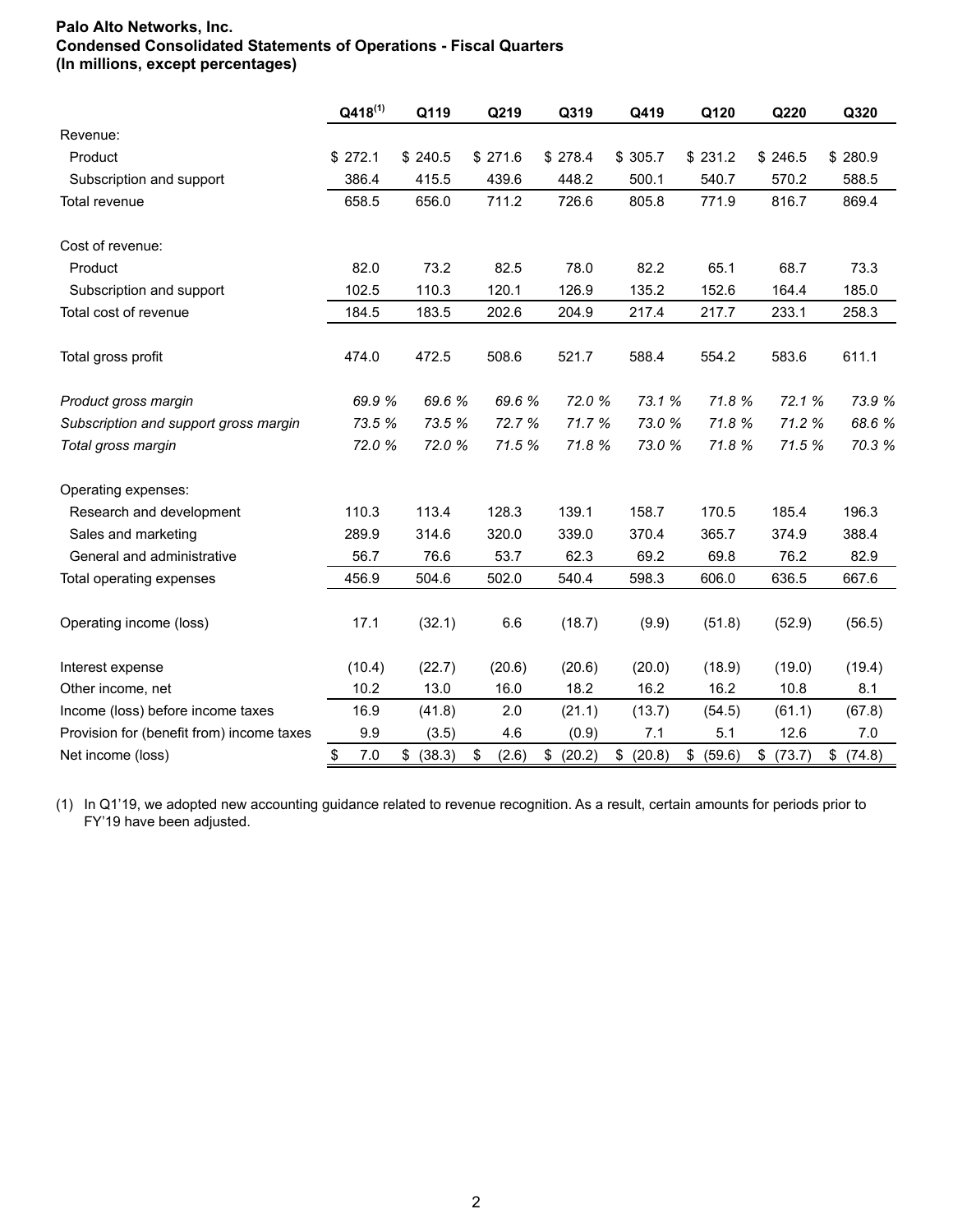# **Palo Alto Networks, Inc. Non-GAAP Condensed Consolidated Statements of Operations - Fiscal Quarters (In millions, except percentages)**

|                                       | Q418 <sup>(1)</sup> | Q119    | Q219    | Q319    | Q419    | Q120    | Q220    | Q320    |
|---------------------------------------|---------------------|---------|---------|---------|---------|---------|---------|---------|
| Revenue:                              |                     |         |         |         |         |         |         |         |
| Product                               | \$272.1             | \$240.5 | \$271.6 | \$278.4 | \$305.7 | \$231.2 | \$246.5 | \$280.9 |
| Subscription and support              | 386.4               | 415.5   | 439.6   | 448.2   | 500.1   | 540.7   | 570.2   | 588.5   |
| Total revenue                         | 658.5               | 656.0   | 711.2   | 726.6   | 805.8   | 771.9   | 816.7   | 869.4   |
| Cost of revenue:                      |                     |         |         |         |         |         |         |         |
| Product                               | 77.3                | 68.5    | 77.8    | 73.6    | 79.8    | 63.7    | 67.2    | 70.0    |
| Subscription and support              | 79.3                | 84.5    | 91.1    | 96.8    | 101.5   | 117.0   | 125.8   | 145.7   |
| Total cost of revenue                 | 156.6               | 153.0   | 168.9   | 170.4   | 181.3   | 180.7   | 193.0   | 215.7   |
| Total gross profit                    | 501.9               | 503.0   | 542.3   | 556.2   | 624.5   | 591.2   | 623.7   | 653.7   |
| Product gross margin                  | 71.6 %              | 71.5 %  | 71.4 %  | 73.6 %  | 73.9 %  | 72.4 %  | 72.7 %  | 75.1 %  |
| Subscription and support gross margin | 79.5 %              | 79.7 %  | 79.3 %  | 78.4 %  | 79.7 %  | 78.4 %  | 77.9 %  | 75.2 %  |
| Total gross margin                    | 76.2 %              | 76.7 %  | 76.3 %  | 76.5 %  | 77.5 %  | 76.6%   | 76.4 %  | 75.2 %  |
| Operating expenses:                   |                     |         |         |         |         |         |         |         |
| Research and development              | 72.8                | 72.4    | 82.4    | 92.4    | 100.6   | 107.5   | 116.0   | 127.0   |
| Sales and marketing                   | 234.4               | 254.9   | 253.8   | 277.7   | 314.7   | 319.4   | 314.7   | 329.0   |
| General and administrative            | 34.8                | 39.2    | 31.3    | 34.3    | 35.1    | 42.3    | 47.2    | 54.8    |
| Total operating expenses              | 342.0               | 366.5   | 367.5   | 404.4   | 450.4   | 469.2   | 477.9   | 510.8   |
| Operating income                      | 159.9               | 136.5   | 174.8   | 151.8   | 174.1   | 122.0   | 145.8   | 142.9   |
| Interest expense                      | (0.8)               | (3.3)   | (3.5)   | (3.4)   | (3.5)   | (3.4)   | (3.3)   | (3.6)   |
| Other income, net                     | 9.7                 | 14.7    | 17.0    | 18.7    | 17.7    | 15.7    | 11.8    | 7.5     |
| Income before income taxes            | 168.8               | 147.9   | 188.3   | 167.1   | 188.3   | 134.3   | 154.3   | 146.8   |
| Provision for income taxes            | 37.1                | 32.5    | 41.3    | 37.0    | 41.4    | 29.5    | 34.0    | 32.2    |
| Net income                            | \$131.7             | \$115.4 | \$147.0 | \$130.1 | \$146.9 | \$104.8 | \$120.3 | \$114.6 |

(1) In Q1'19, we adopted new accounting guidance related to revenue recognition. As a result, certain amounts for periods prior to FY'19 have been adjusted.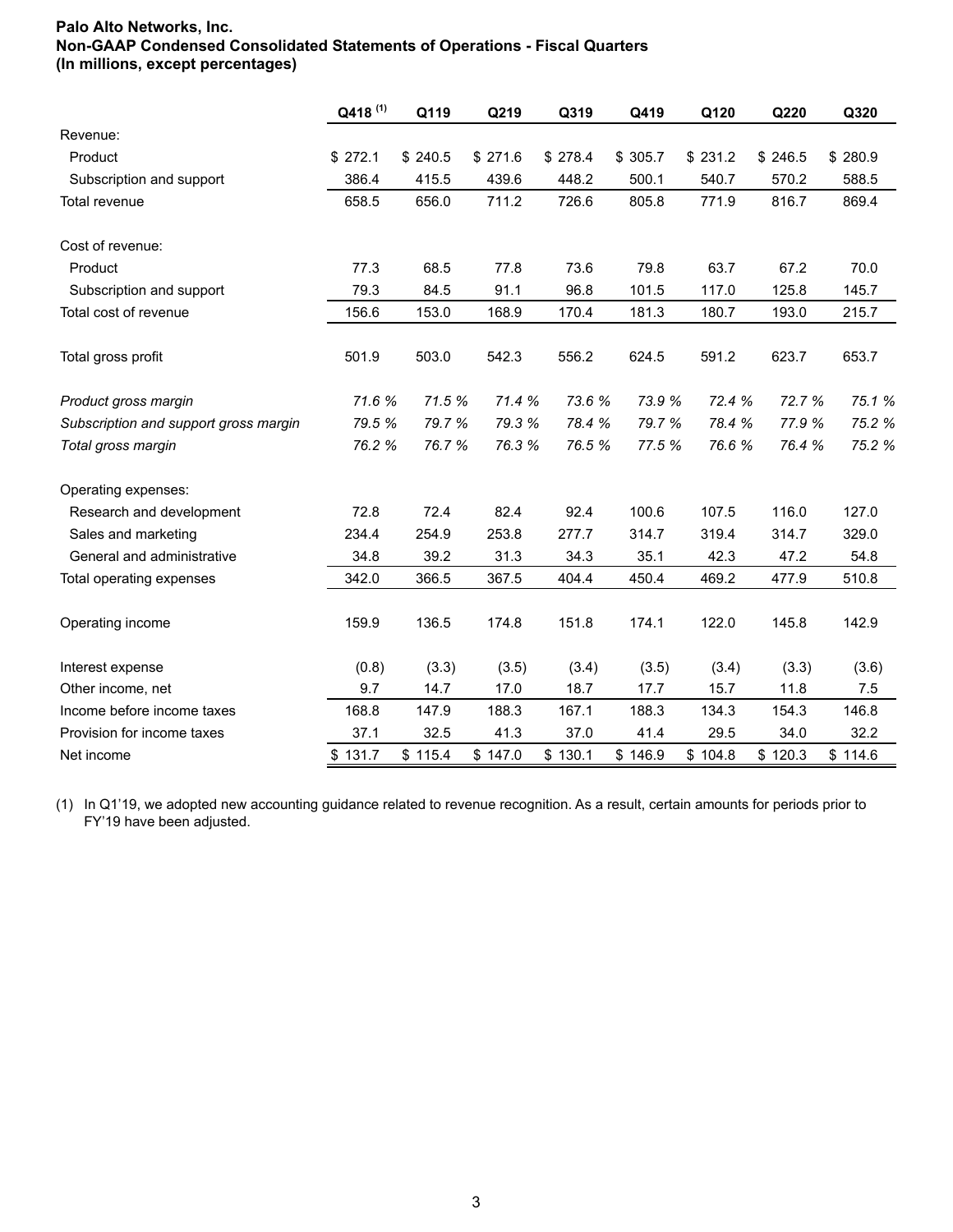|                                                                           |    | $Q418^{(1)}$ | Q119        | Q219        | Q319        | Q419        | Q120        | Q220        | Q320        |
|---------------------------------------------------------------------------|----|--------------|-------------|-------------|-------------|-------------|-------------|-------------|-------------|
| <b>GAAP to Non-GAAP Reconciliations</b>                                   |    |              |             |             |             |             |             |             |             |
| GAAP product gross profit                                                 |    | \$190.1      | \$167.3     | \$189.1     | \$200.4     | \$223.5     | \$166.1     | \$177.8     | \$207.6     |
| Share-based compensation-related charges                                  |    | 1.4          | 1.6         | 1.7         | 1.3         | 1.4         | 1.4         | 1.5         | 1.5         |
| Amortization expense of acquired intangible assets                        |    | 0.2          |             |             |             |             |             |             |             |
| Litigation-related charges <sup>(2)</sup>                                 |    | 3.1          | 3.1         | 3.0         | 3.1         | 1.0         |             |             | 1.8         |
| Non-GAAP product gross profit                                             |    | 194.8        | \$172.0     | \$193.8     | \$204.8     | \$225.9     | \$167.5     | \$179.3     | \$210.9     |
| Non-GAAP product gross margin                                             |    | 71.6 %       | 71.5 %      | 71.4 %      | 73.6 %      | 73.9 %      | 72.4 %      | 72.7 %      | 75.1 %      |
| GAAP subscription and support gross profit                                |    | \$283.9      | \$<br>305.2 | \$<br>319.5 | \$<br>321.3 | \$<br>364.9 | \$<br>388.1 | \$<br>405.8 | \$<br>403.5 |
| Share-based compensation-related charges                                  |    | 17.2         | 18.7        | 19.9        | 19.4        | 20.2        | 20.4        | 22.5        | 21.9        |
| Amortization expense of acquired intangible assets                        |    | 6.0          | 7.1         | 9.1         | 10.7        | 13.5        | 15.2        | 16.1        | 17.4        |
| Non-GAAP subscription and support gross profit                            | \$ | 307.1        | \$331.0     | \$348.5     | \$351.4     | \$<br>398.6 | \$423.7     | \$444.4     | \$442.8     |
| Non-GAAP subscription and support gross margin                            |    | 79.5 %       | 79.7 %      | 79.3 %      | 78.4 %      | 79.7 %      | 78.4 %      | 77.9 %      | 75.2 %      |
| GAAP total gross profit                                                   |    | \$474.0      | \$472.5     | \$<br>508.6 | \$<br>521.7 | \$<br>588.4 | \$<br>554.2 | \$<br>583.6 | \$<br>611.1 |
| Share-based compensation-related charges                                  |    | 18.6         | 20.3        | 21.6        | 20.7        | 21.6        | 21.8        | 24.0        | 23.4        |
| Amortization expense of acquired intangible assets                        |    | 6.2          | 7.1         | 9.1         | 10.7        | 13.5        | 15.2        | 16.1        | 17.4        |
| Litigation-related charges <sup>(2)</sup>                                 |    | 3.1          | 3.1         | 3.0         | 3.1         | 1.0         |             |             | 1.8         |
| Non-GAAP total gross profit                                               | S  | 501.9        | \$503.0     | \$542.3     | \$556.2     | \$624.5     | \$591.2     | \$623.7     | \$653.7     |
| Non-GAAP gross margin                                                     |    | 76.2 %       | 76.7%       | 76.3 %      | 76.5 %      | 77.5 %      | 76.6 %      | 76.4 %      | 75.2 %      |
| GAAP research and development expense                                     |    | \$110.3      | \$113.4     | \$<br>128.3 | \$139.1     | \$<br>158.7 | \$170.5     | \$185.4     | \$196.3     |
| Share-based compensation-related charges                                  |    | 37.5         | 41.0        | 45.9        | 46.7        | 58.1        | 63.0        | 69.4        | 69.3        |
| Non-GAAP research and development expense                                 | \$ | 72.8         | \$<br>72.4  | \$<br>82.4  | \$<br>92.4  | \$100.6     | \$107.5     | \$116.0     | \$127.0     |
| Non-GAAP research and development expense as a<br>percentage of revenue   |    | 11.1 %       | 11.0 %      | 11.6 %      | 12.7 %      | 12.5 %      | 13.9 %      | 14.2 %      | 14.6 %      |
| GAAP sales and marketing expense                                          |    | \$289.9      | \$314.6     | \$<br>320.0 | \$<br>339.0 | \$<br>370.4 | \$<br>365.7 | \$374.9     | \$<br>388.4 |
| Share-based compensation-related charges                                  |    | 54.6         | 57.5        | 61.2        | 57.4        | 54.2        | 44.8        | 58.5        | 57.6        |
| Acquisition-related costs <sup>(3)</sup>                                  |    | 0.1          |             |             |             |             |             |             |             |
| Amortization expense of acquired intangible assets                        |    | 0.8          | 2.2         | 5.0         | 3.9         | 1.5         | 1.5         | 1.7         | 1.8         |
| Non-GAAP sales and marketing expense                                      | \$ | 234.4        | \$254.9     | \$253.8     | \$277.7     | \$314.7     | \$319.4     | \$314.7     | \$329.0     |
| Non-GAAP sales and marketing expense as a<br>percentage of revenue        |    | 35.5 %       | 38.9 %      | 35.7 %      | 38.2 %      | 39.0%       | 41.4 %      | 38.5 %      | 37.9 %      |
|                                                                           |    |              |             |             |             |             |             |             |             |
| GAAP general and administrative expense                                   | \$ | 56.7         | \$<br>76.6  | \$<br>53.7  | \$<br>62.3  | \$<br>69.2  | \$<br>69.8  | \$<br>76.2  | \$<br>82.9  |
| Share-based compensation-related charges                                  |    | 17.4         | 21.9        | 20.8        | 21.0        | 21.4        | 24.1        | 25.1        | 23.2        |
| Acquisition-related costs <sup>(3)</sup>                                  |    | 4.5          | 15.5        | 1.6         | 2.9         | 9.8         | 3.4         | 7.0         | 4.9         |
| (Gain) loss related to facility exit <sup>(4)</sup>                       |    |              |             |             | 4.1         | 2.9         |             | (3.1)       |             |
| Non-GAAP general and administrative expense                               | \$ | 34.8         | \$<br>39.2  | \$<br>31.3  | \$<br>34.3  | \$<br>35.1  | \$<br>42.3  | \$<br>47.2  | \$<br>54.8  |
| Non-GAAP general and administrative expense as a<br>percentage of revenue |    | 5.3%         | 6.0%        | 4.4 %       | 4.7 %       | 4.4 %       | 5.5 %       | 5.8%        | 6.3%        |

(1) In Q1'19, we adopted new accounting guidance related to revenue recognition. As a result, certain amounts for periods prior to FY'19 have been adjusted.

(2) Consists of the amortization of intellectual property licenses and covenant not to sue.

(3) Consists of acquisition transaction costs, share-based compensation related to the cash settlement of certain equity awards, and costs to terminate certain employment, operating lease, and other contracts of the acquired companies.

(4) Consists of charges related to the relocation of our corporate headquarters (cease-use losses of \$23.8 million in Q3'18, \$4.1 million in Q3'19 and \$2.9 million in Q4'19) and a gain of \$3.1 million related to the early termination of our previous headquarters leases in Q2'20.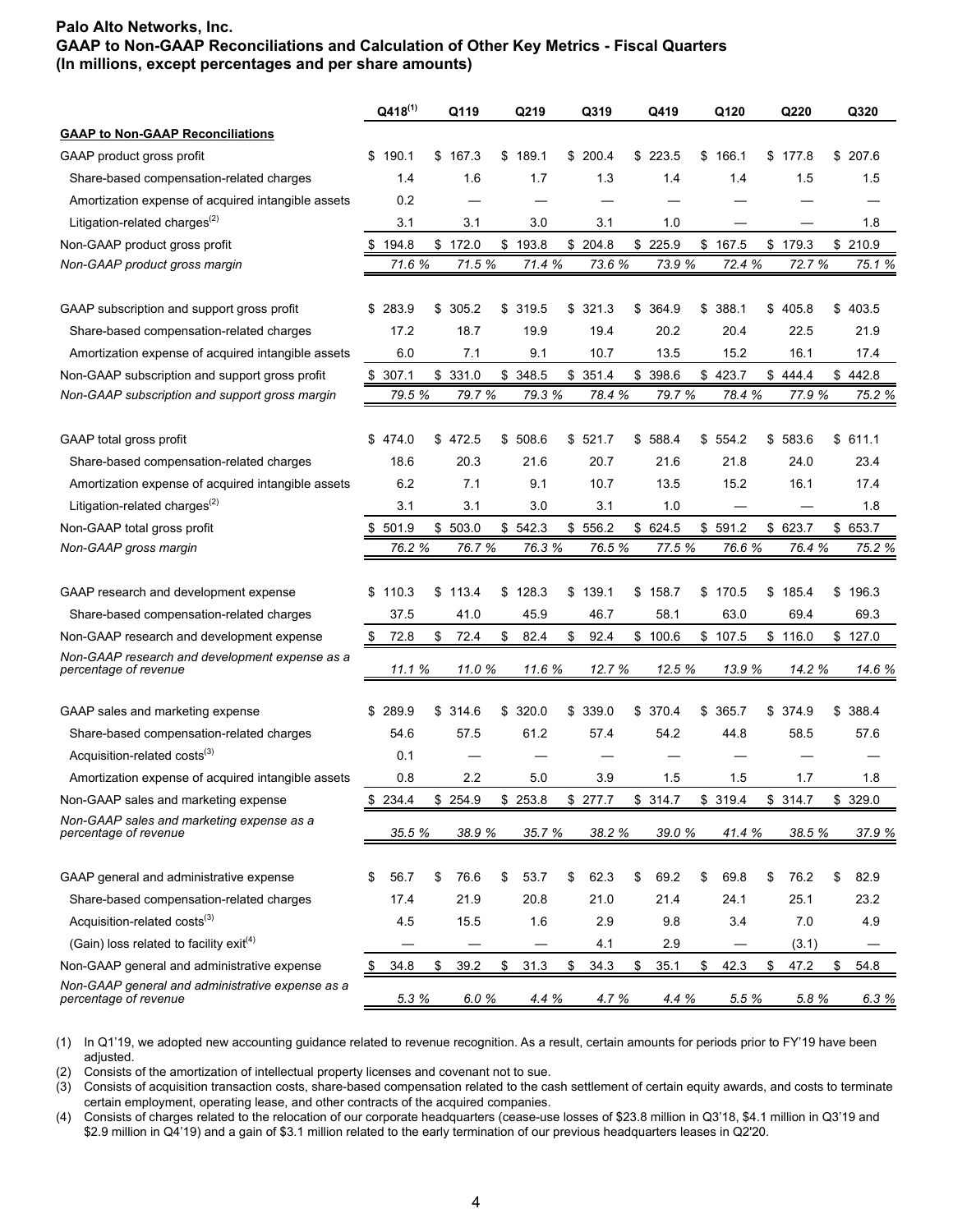|                                                                              |    | $Q418^{(1)}$     | Q119         |    | Q219      | Q319         | Q419         | Q120         | Q220         | Q320         |
|------------------------------------------------------------------------------|----|------------------|--------------|----|-----------|--------------|--------------|--------------|--------------|--------------|
|                                                                              |    |                  |              |    |           |              |              |              |              |              |
| GAAP total operating expense                                                 | S  | 456.9            | \$504.6      |    | \$502.0   | \$540.4      | \$598.3      | \$606.0      | \$ 636.5     | \$ 667.6     |
| Share-based compensation-related charges                                     |    | 109.5            | 120.4        |    | 127.9     | 125.1        | 133.7        | 131.9        | 153.0        | 150.1        |
| Acquisition-related costs <sup>(3)</sup>                                     |    | 4.6              | 15.5         |    | 1.6       | 2.9          | 9.8          | 3.4          | 7.0          | 4.9          |
| Amortization expense of acquired intangible assets                           |    | 0.8              | 2.2          |    | 5.0       | 3.9          | 1.5          | 1.5          | 1.7          | 1.8          |
| (Gain) loss related to facility exit(4)                                      |    |                  |              |    |           | 4.1          | 2.9          |              | (3.1)        |              |
| Non-GAAP total operating expense                                             | \$ | 342.0            | \$<br>366.5  |    | \$ 367.5  | \$404.4      | \$450.4      | \$469.2      | \$477.9      | \$510.8      |
| Non-GAAP total operating expense as a percentage<br>of revenue               |    | 51.9 %           | 55.9 %       |    | 51.7 %    | 55.6 %       | 55.9 %       | 60.8%        | 58.5 %       | 58.8 %       |
| GAAP operating income (loss)                                                 | \$ | 17.1             | \$<br>(32.1) | \$ | 6.6       | \$<br>(18.7) | \$<br>(9.9)  | \$<br>(51.8) | \$<br>(52.9) | \$<br>(56.5) |
| Share-based compensation-related charges                                     |    | 128.1            | 140.7        |    | 149.5     | 145.8        | 155.3        | 153.7        | 177.0        | 173.5        |
| Acquisition-related costs <sup>(3)</sup>                                     |    | 4.6              | 15.5         |    | 1.6       | 2.9          | 9.8          | 3.4          | 7.0          | 4.9          |
| Amortization expense of acquired intangible assets                           |    | 7.0              | 9.3          |    | 14.1      | 14.6         | 15.0         | 16.7         | 17.8         | 19.2         |
| Litigation-related charges <sup>(2)</sup>                                    |    | 3.1              | 3.1          |    | 3.0       | 3.1          | 1.0          |              |              | 1.8          |
| (Gain) loss related to facility exit <sup>(4)</sup>                          |    |                  |              |    |           | 4.1          | 2.9          |              | (3.1)        |              |
| Non-GAAP operating income                                                    |    | 159.9            | \$136.5      |    | \$174.8   | \$151.8      | \$174.1      | \$122.0      | \$145.8      | \$<br>142.9  |
| Non-GAAP operating margin                                                    |    | 24.3 %           | 20.8%        |    | 24.6 %    | 20.9 %       | 21.6%        | 15.8%        | 17.9 %       | 16.4 %       |
|                                                                              |    |                  |              |    |           |              |              |              |              |              |
| <b>GAAP</b> interest expense                                                 | \$ | (10.4)           | \$<br>(22.7) | \$ | (20.6)    | \$<br>(20.6) | \$<br>(20.0) | \$<br>(18.9) | \$<br>(19.0) | \$<br>(19.4) |
| Non-cash charges related to convertible notes <sup>(5)</sup>                 |    | 9.6              | 19.4         |    | 17.1      | 17.2         | 16.5         | 15.5         | 15.7         | 15.8         |
| Non-GAAP interest expense                                                    | S  | (0.8)            | \$<br>(3.3)  | \$ | (3.5)     | \$<br>(3.4)  | \$<br>(3.5)  | \$<br>(3.4)  | \$<br>(3.3)  | \$<br>(3.6)  |
| Non-GAAP interest expense as a percentage of<br>revenue                      |    | $(0.1)\%$        | $(0.5)\%$    |    | $(0.5)\%$ | $(0.5)\%$    | $(0.4)\%$    | $(0.4)\%$    | $(0.4)\%$    | $(0.4)\%$    |
| GAAP other income, net                                                       | \$ | 10.2             | \$<br>13.0   | S  | 16.0      | \$<br>18.2   | \$<br>16.2   | \$<br>16.2   | \$<br>10.8   | \$<br>8.1    |
| Non-cash charges related to convertible notes <sup>(5)</sup>                 |    |                  | 2.2          |    | 0.4       |              |              |              |              |              |
| Foreign currency (gain) loss associated with non-<br><b>GAAP</b> adjustments |    | (0.5)            | (0.5)        |    | 0.6       | 0.5          | 1.5          | (0.5)        | 1.0          | (0.6)        |
| Non-GAAP other income, net                                                   |    | 9.7              | \$<br>14.7   | \$ | 17.0      | \$<br>18.7   | \$<br>17.7   | \$<br>15.7   | \$<br>11.8   | \$<br>7.5    |
| Non-GAAP other income, net as a percentage of<br>revenue                     |    | 1.5%             | 2.2%         |    | 2.4%      | 2.6%         | 2.2%         | 2.0%         | 1.4%         | 0.9%         |
|                                                                              |    |                  |              |    |           |              |              |              |              |              |
| GAAP income (loss) before income taxes                                       | \$ | 16.9             | \$<br>(41.8) | \$ | 2.0       | \$<br>(21.1) | \$<br>(13.7) | \$<br>(54.5) | \$<br>(61.1) | \$<br>(67.8) |
| Share-based compensation-related charges                                     |    | 128.1            | 140.7        |    | 149.5     | 145.8        | 155.3        | 153.7        | 177.0        | 173.5        |
| Acquisition-related costs <sup>(3)</sup>                                     |    | 4.6              | 15.5         |    | 1.6       | 2.9          | 9.8          | 3.4          | 7.0          | 4.9          |
| Amortization expense of acquired intangible assets                           |    | 7.0              | 9.3          |    | 14.1      | 14.6         | 15.0         | 16.7         | 17.8         | 19.2         |
| Litigation-related charges <sup>(2)</sup>                                    |    | 3.1              | 3.1          |    | 3.0       | 3.1          | 1.0          |              |              | 1.8          |
| (Gain) loss related to facility exit <sup>(4)</sup>                          |    |                  |              |    |           | 4.1          | 2.9          |              | (3.1)        |              |
| Non-cash charges related to convertible notes <sup>(5)</sup>                 |    | 9.6              | 21.6         |    | 17.5      | 17.2         | 16.5         | 15.5         | 15.7         | 15.8         |
| Foreign currency (gain) loss associated with non-<br>GAAP adjustments        |    |                  |              |    | 0.6       | 0.5          | 1.5          |              | 1.0          | (0.6)        |
| Non-GAAP income before income taxes                                          |    | (0.5)<br>\$168.8 | (0.5)        |    |           |              |              | (0.5)        |              | \$146.8      |
|                                                                              |    |                  | \$147.9      |    | \$188.3   | \$167.1      | \$188.3      | \$134.3      | \$154.3      |              |

(1) In Q1'19, we adopted new accounting guidance related to revenue recognition. As a result, certain amounts for periods prior to FY'19 have been adjusted.

(2) Consists of the amortization of intellectual property licenses and covenant not to sue.

(3) Consists of acquisition transaction costs, share-based compensation related to the cash settlement of certain equity awards, and costs to terminate certain employment, operating lease, and other contracts of the acquired companies.

(4) Consists of charges related to the relocation of our corporate headquarters (cease-use losses of \$23.8 million in Q3'18, \$4.1 million in Q3'19 and \$2.9 million in Q4'19) and a gain of \$3.1 million related to the early termination of our previous headquarters leases in Q2'20.

(5) Consists primarily of non-cash interest expense related to our convertible senior notes. Also includes non-cash losses of \$2.2 million and \$0.4 million in Q1'19 and Q2'19, respectively, related to early conversions of our convertible notes during those periods.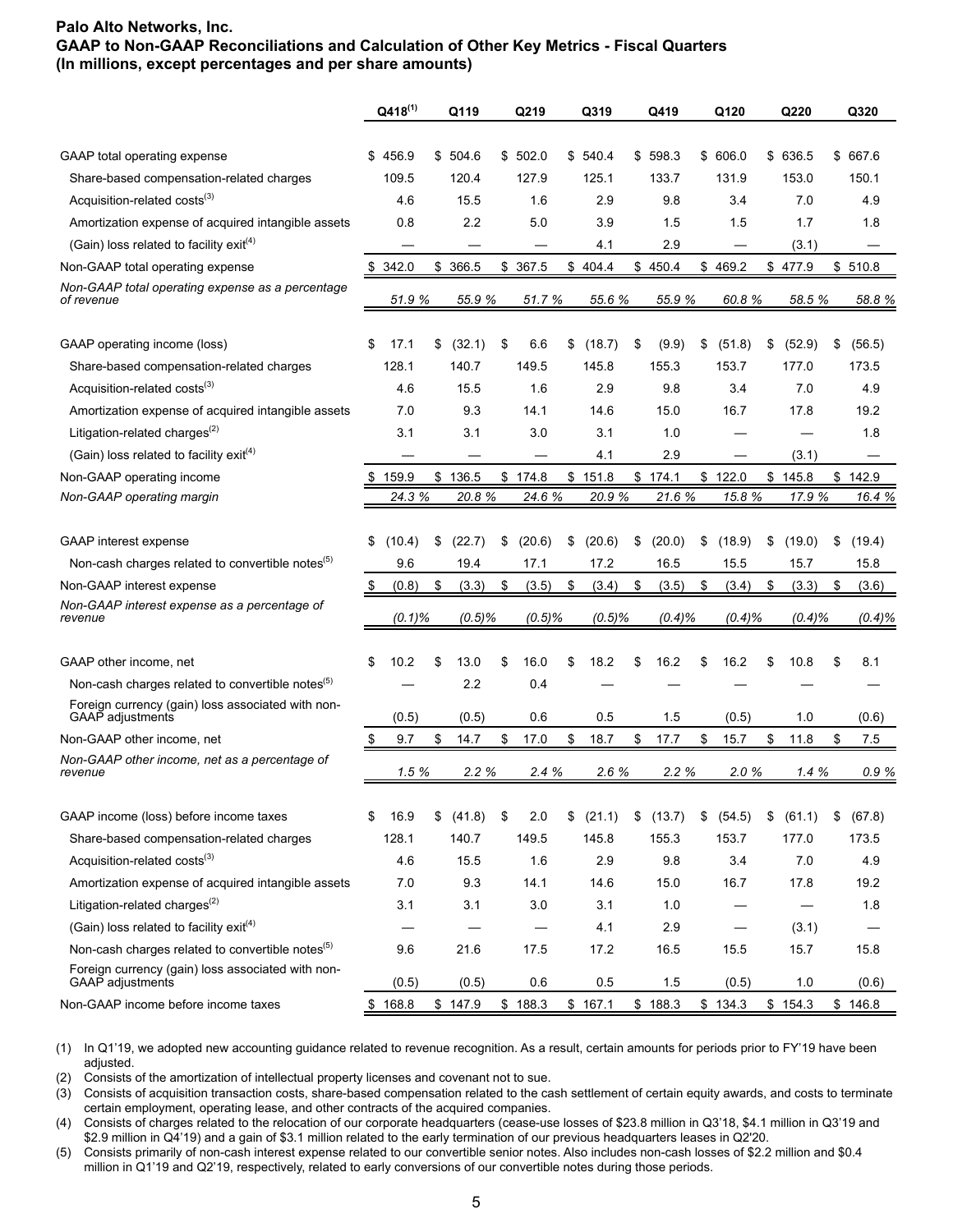|                                                                                      |    | $Q418^{(1)}$ | Q119         | Q219         | Q319         | Q419         | Q120         | Q220         | Q320         |
|--------------------------------------------------------------------------------------|----|--------------|--------------|--------------|--------------|--------------|--------------|--------------|--------------|
|                                                                                      |    |              |              |              |              |              |              |              |              |
| GAAP provision for (benefit from) income taxes                                       | \$ | 9.9          | \$<br>(3.5)  | \$<br>4.6    | \$<br>(0.9)  | \$<br>7.1    | \$<br>5.1    | \$<br>12.6   | \$<br>7.0    |
| Income tax and other tax adjustments related to<br>the above                         |    | 27.2         | 36.0         | 36.7         | 37.9         | 34.3         | 24.4         | 21.4         | 25.2         |
| Non-GAAP provision for income taxes                                                  | \$ | 37.1         | \$<br>32.5   | \$<br>41.3   | \$<br>37.0   | \$<br>41.4   | \$<br>29.5   | \$<br>34.0   | \$<br>32.2   |
| Non-GAAP effective tax rate                                                          |    | 22.0%        | 22.0 %       | 22.0%        | 22.0 %       | 22.0%        | 22.0 %       | 22.0%        | 22.0 %       |
|                                                                                      |    |              |              |              |              |              |              |              |              |
| GAAP net income (loss)                                                               | \$ | 7.0          | \$<br>(38.3) | \$<br>(2.6)  | \$<br>(20.2) | \$<br>(20.8) | \$<br>(59.6) | \$<br>(73.7) | \$<br>(74.8) |
| Share-based compensation-related charges                                             |    | 128.1        | 140.7        | 149.5        | 145.8        | 155.3        | 153.7        | 177.0        | 173.5        |
| Acquisition-related costs <sup>(3)</sup>                                             |    | 4.6          | 15.5         | 1.6          | 2.9          | 9.8          | 3.4          | 7.0          | 4.9          |
| Amortization expense of acquired intangible assets                                   |    | 7.0          | 9.3          | 14.1         | 14.6         | 15.0         | 16.7         | 17.8         | 19.2         |
| Litigation-related charges <sup>(2)</sup>                                            |    | 3.1          | 3.1          | 3.0          | 3.1          | 1.0          |              |              | 1.8          |
| (Gain) loss related to facility exit <sup>(4)</sup>                                  |    |              |              |              | 4.1          | 2.9          |              | (3.1)        |              |
| Non-cash charges related to convertible notes <sup>(5)</sup>                         |    | 9.6          | 21.6         | 17.5         | 17.2         | 16.5         | 15.5         | 15.7         | 15.8         |
| Foreign currency (gain) loss associated with non-<br>GAAP adjustments                |    | (0.5)        | (0.5)        | 0.6          | 0.5          | 1.5          | (0.5)        | 1.0          | (0.6)        |
| Income tax and other tax adjustments related to<br>the above                         |    | (27.2)       | (36.0)       | (36.7)       | (37.9)       | (34.3)       | (24.4)       | (21.4)       | (25.2)       |
| Non-GAAP net income                                                                  | \$ | 131.7        | \$115.4      | \$147.0      | \$130.1      | \$146.9      | \$104.8      | \$120.3      | \$114.6      |
|                                                                                      |    |              |              |              |              |              |              |              |              |
| GAAP net income (loss) per share, diluted                                            | \$ | 0.07         | \$<br>(0.41) | \$<br>(0.03) | \$<br>(0.21) | \$<br>(0.22) | \$<br>(0.62) | \$<br>(0.75) | \$<br>(0.77) |
| Share-based compensation-related charges                                             |    | 1.29         | 1.44         | 1.53         | 1.48         | 1.56         | 1.56         | 1.77         | 1.78         |
| Acquisition-related costs <sup>(3)</sup>                                             |    | 0.05         | 0.17         | 0.02         | 0.03         | 0.10         | 0.04         | 0.07         | 0.05         |
| Amortization expense of acquired intangible assets                                   |    | 0.07         | 0.10         | 0.15         | 0.15         | 0.16         | 0.17         | 0.18         | 0.20         |
| Litigation-related charges <sup>(2)</sup>                                            |    | 0.03         | 0.03         | 0.03         | 0.03         | 0.01         | 0.00         | 0.00         | 0.02         |
| (Gain) loss related to facility exit <sup>(4)</sup>                                  |    | 0.00         | 0.00         | 0.00         | 0.04         | 0.03         | 0.00         | (0.03)       | 0.00         |
| Non-cash charges related to convertible notes <sup>(5)</sup>                         |    | 0.10         | 0.23         | 0.19         | 0.18         | 0.17         | 0.16         | 0.16         | 0.16         |
| Foreign currency (gain) loss associated with non-<br>GAAP adjustments                |    | 0.00         | (0.01)       | 0.01         | 0.01         | 0.02         | (0.01)       | 0.01         | (0.01)       |
| Income tax and other tax adjustments related to<br>the above                         |    | (0.27)       | (0.38)       | (0.39)       | (0.40)       | (0.36)       | (0.25)       | (0.22)       | (0.26)       |
| Non-GAAP net income per share, diluted                                               | S  | 1.34         | \$<br>1.17   | \$<br>1.51   | \$<br>1.31   | \$<br>1.47   | \$<br>1.05   | \$<br>1.19   | \$<br>1.17   |
|                                                                                      |    |              |              |              |              |              |              |              |              |
| GAAP weighted-average shares used to compute<br>net income (loss) per share, diluted |    | 100.5        | 93.8         | 94.0         | 94.4         | 95.8         | 96.6         | 98.3         | 96.7         |
| Weighted-average effect of potentially dilutive<br>securities <sup>(6)</sup>         |    | (2.5)        | 5.2          | 3.6          | 5.2          | 4.2          | 3.5          | 2.8          | 1.1          |
| Non-GAAP weighted-average shares used to<br>compute net income per share, diluted    |    | 98.0         | 99.0         | 97.6         | 99.6         | 100.0        | 100.1        | 101.1        | 97.8         |

(1) In Q1'19, we adopted new accounting guidance related to revenue recognition. As a result, certain amounts for periods prior to FY'19 have been adjusted.

(2) Consists of the amortization of intellectual property licenses and covenant not to sue.

(3) Consists of acquisition transaction costs, share-based compensation related to the cash settlement of certain equity awards, and costs to terminate certain employment, operating lease, and other contracts of the acquired companies.

(4) Consists of charges related to the relocation of our corporate headquarters (cease-use losses of \$23.8 million in Q3'18, \$4.1 million in Q3'19 and \$2.9 million in Q4'19) and a gain of \$3.1 million related to the early termination of our previous headquarters leases in Q2'20.

(5) Consists primarily of non-cash interest expense related to our convertible senior notes. Also includes non-cash losses of \$2.2 million and \$0.4 million in Q1'19 and Q2'19, respectively, related to early conversions of our convertible notes during those periods.

(6) Our potentially dilutive securities include the potentially dilutive effect of employee equity incentive plan awards and our convertible senior notes outstanding and related warrant agreements, partially offset by the anti-dilutive impact of our note hedge agreements.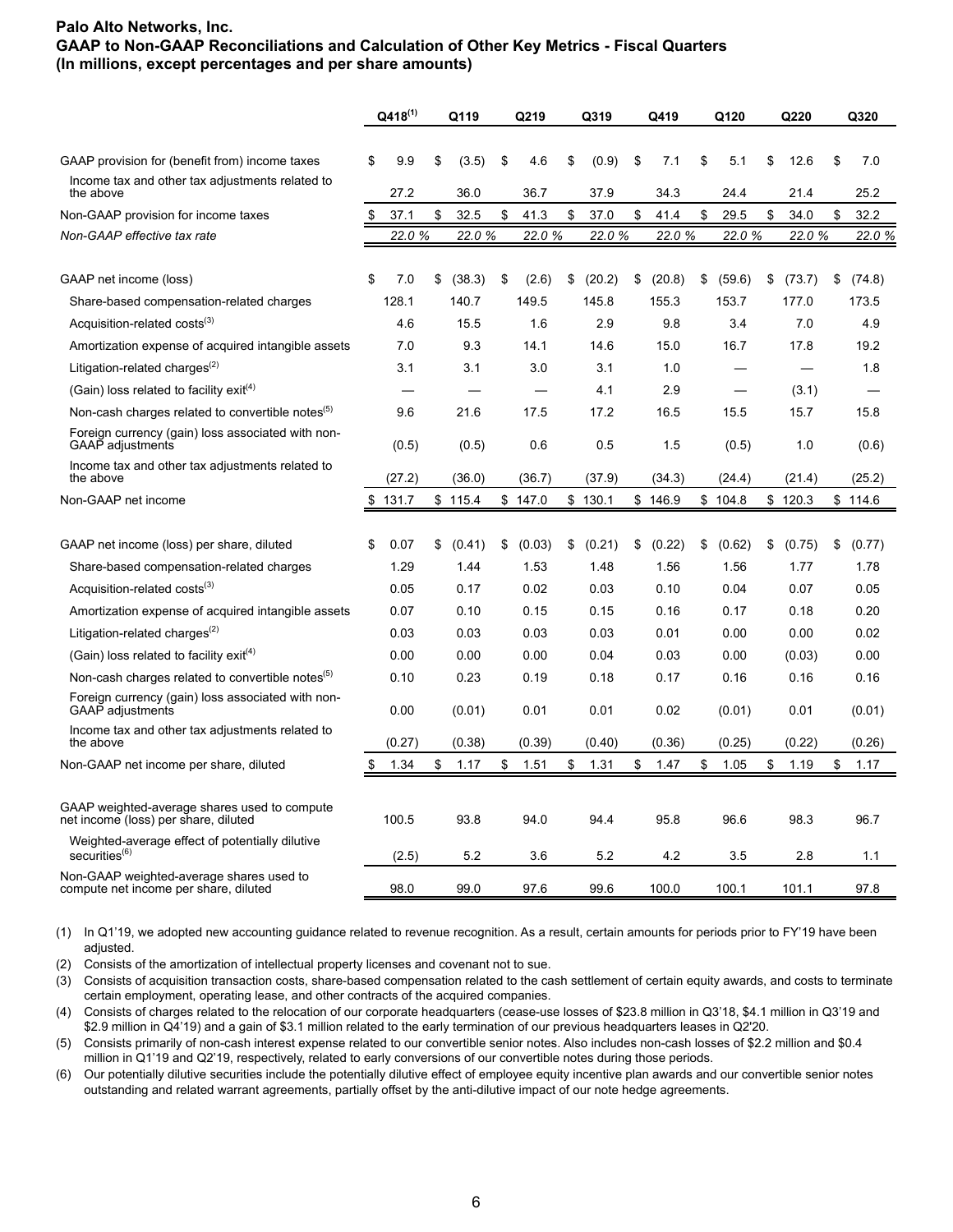|                                                                              | $Q418^{(1)}$  | Q119        | Q219       | Q319       | Q419        | Q120        | Q220        | Q320        |
|------------------------------------------------------------------------------|---------------|-------------|------------|------------|-------------|-------------|-------------|-------------|
|                                                                              |               |             |            |            |             |             |             |             |
| Net cash provided by operating activities                                    | \$277.6       | \$252.3     | \$275.4    | \$296.4    | \$231.5     | \$225.2     | \$<br>306.9 | \$<br>169.9 |
| Less: purchases of property, equipment, and other<br>assets                  | 25.4          | 34.3        | 23.5       | 20.3       | 53.1        | 47.2        | 49.1        | 86.3        |
| Free cash flow (non-GAAP)                                                    | 252.2<br>\$   | \$218.0     | \$251.9    | \$276.1    | \$<br>178.4 | \$<br>178.0 | \$<br>257.8 | \$<br>83.6  |
| Add: capital expenditures for new headquarters <sup>(2)</sup>                |               | 0.2         | 0.7        | 0.7        | 26.8        | 22.7        | 17.8        | 53.8        |
| Add: repayments of convertible senior notes<br>attributable to debt discount |               | 52.3        | 14.8       |            | 30.5        |             |             |             |
| Add: litigation-related payment <sup>(3)</sup>                               |               |             |            |            |             |             |             | 50.0        |
| Less: cash payment related to landlord lease<br>amendment <sup>(4)</sup>     | (5.9)         | (4.9)       | (4.0)      | (3.0)      | (2.9)       | (2.0)       |             |             |
| Adjusted free cash flow (non-GAAP)                                           | 258.1         | \$275.4     | \$271.4    | \$279.8    | 238.6<br>\$ | \$<br>202.7 | \$275.6     | \$<br>187.4 |
| Net cash provided by (used in) investing activities                          | (206.4)<br>\$ | \$(713.1)   | \$ (523.8) | \$(140.3)  | \$ (448.7)  | \$244.5     | \$<br>436.4 | \$274.7     |
| Net cash provided by (used in) financing activities                          | \$1,486.4     | \$ (261.8)  | \$ (407.8) | \$<br>31.8 | \$(136.1)   | \$(167.1)   | \$<br>(6.1) | \$ (959.3)  |
| Free cash flow margin (non-GAAP)                                             | 38.3 %        | 33.2 %      | 35.4 %     | 38.0%      | 22.1 %      | 23.1 %      | 31.6 %      | 9.6 %       |
| Adjusted free cash flow margin (non-GAAP)                                    | 39.2 %        | 42.0%       | 38.2 %     | 38.5 %     | 29.6 %      | 26.3%       | 33.7 %      | 21.6 %      |
|                                                                              |               |             |            |            |             |             |             |             |
| <b>Other Key Metrics - Calculation of Billings</b>                           |               |             |            |            |             |             |             |             |
| <b>Total revenue</b>                                                         | \$658.5       | \$656.0     | \$711.2    | \$726.6    | \$805.8     | \$771.9     | \$816.7     | \$869.4     |
| Add: change in total deferred revenue, net of<br>acquired deferred revenue   | 204.4         | 102.5       | 141.3      | 95.3       | 251.1       | 125.5       | 182.2       | 146.0       |
| Total billings                                                               | 862.9<br>\$   | \$<br>758.5 | \$852.5    | \$821.9    | \$1,056.9   | \$897.4     | \$998.9     | \$1,015.4   |

(1) In Q1'19, we adopted new accounting guidance related to revenue recognition and new accounting guidance related to the presentation of restricted cash in the statement of cash flows. As a result, certain amounts for periods prior to FY'19 have been adjusted.

(2) Consists of capital expenditures for new headquarters including a land purchase of \$51.7 million in Q3'20.

(3) Consists of a one-time payment in Q3'20 related to covenant not to sue.

(4) During Q1'18, we received an upfront cash reimbursement of \$38.2 million from our landlords in connection with the exercise of their option to amend the lease payment schedules and eliminate the rent holiday periods under certain of our lease agreements. The upfront cash reimbursement was applied against increased rental payments totaling \$38.2 million due in FY'18 through Q1'20 under the amended lease agreements. Adjusted free cash flow for the periods presented reflects adjustments for these increased rental payments made during the respective periods.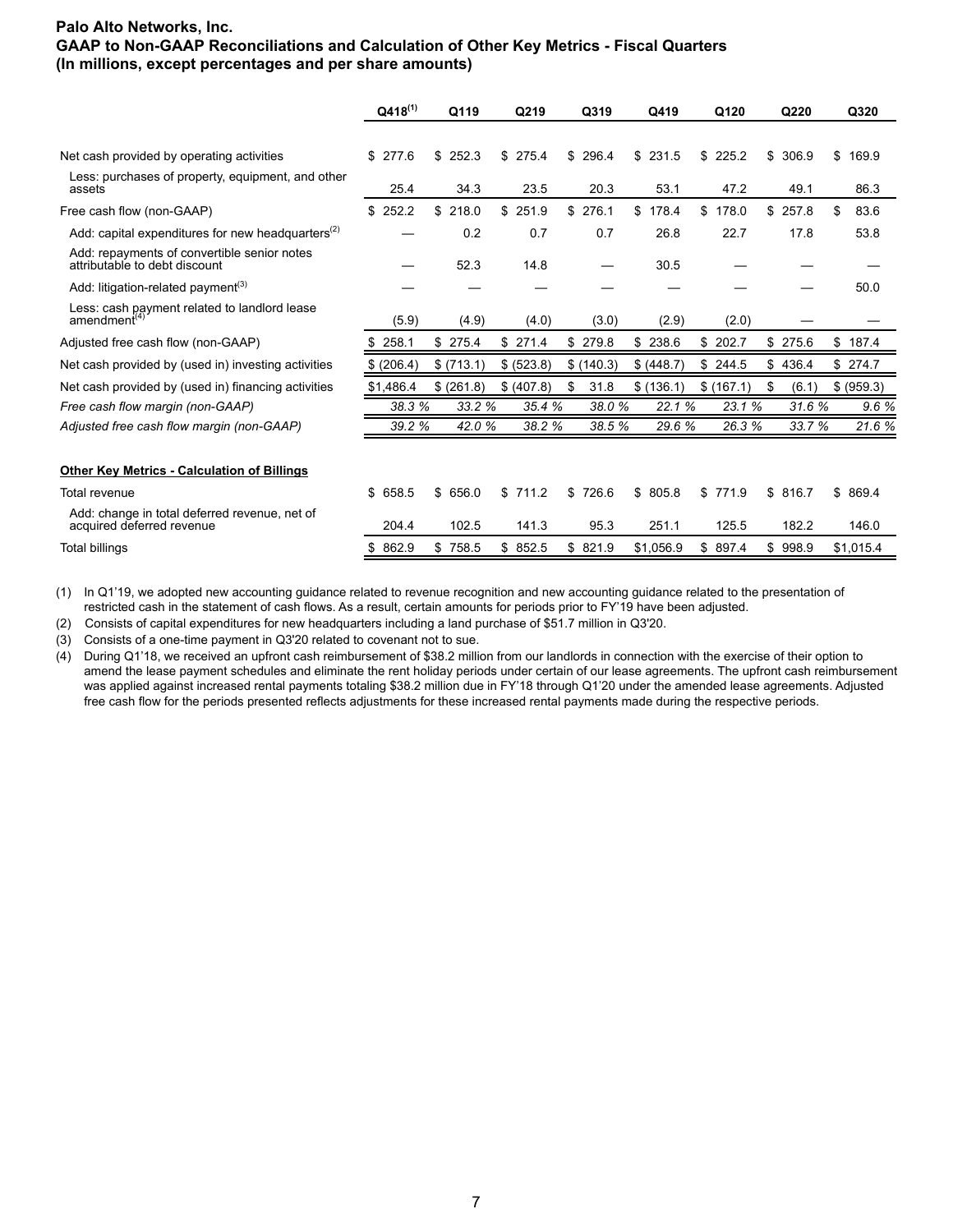# **Palo Alto Networks, Inc. Condensed Consolidated Balance Sheets - Fiscal Quarters (In millions)**

|                                                                  |    | $Q418^{(1)}$ |     | Q119              | Q219              | Q319                  | Q419              |     | Q120         | Q220                  | Q320       |
|------------------------------------------------------------------|----|--------------|-----|-------------------|-------------------|-----------------------|-------------------|-----|--------------|-----------------------|------------|
| <b>Assets</b>                                                    |    |              |     |                   |                   |                       |                   |     |              |                       |            |
| Current assets:                                                  |    |              |     |                   |                   |                       |                   |     |              |                       |            |
| Cash and cash equivalents                                        | \$ | 2.506.9      | -\$ | $1,784.4$ \$      | $1,127.8$ \$      | 1,314.9 \$            | 961.4             | -\$ | $1,263.7$ \$ | $2,000.0$ \$          | 1,484.7    |
| Short-term investments                                           |    | 896.5        |     | 1,419.4           | 1,702.2           | 1,733.2               | 1.841.7           |     | 1,597.5      | 1,133.9               | 554.1      |
| Accounts receivable, net                                         |    | 467.0        |     | 382.3             | 415.0             | 407.5                 | 582.4             |     | 499.2        | 540.3                 | 668.8      |
| Prepaid expenses and other current assets                        |    | 268.1        |     | 229.1             | 242.5             | 261.9                 | 279.3             |     | 289.4        | 304.0                 | 306.4      |
| Total current assets                                             |    | 4,138.5      |     | 3,815.2           | 3,487.5           | 3,717.5               | 3,664.8           |     | 3,649.8      | 3.978.2               | 3,014.0    |
| Property and equipment, net                                      |    | 273.1        |     | 276.5             | 273.2             | 275.0                 | 296.0             |     | 316.4        | 311.4                 | 357.2      |
| Operating lease right-of-use assets                              |    |              |     |                   |                   |                       |                   |     | 282.6        | 270.0                 | 263.8      |
| Long-term investments                                            |    | 547.5        |     | 565.5             | 808.6             | 669.9                 | 575.4             |     | 467.6        | 317.9                 | 151.2      |
| Goodwill                                                         |    | 522.8        |     | 636.4             | 636.4             | 1,027.3               | 1,352.3           |     | 1,400.4      | 1,511.7               | 1,812.9    |
| Intangible assets, net                                           |    | 140.8        |     | 186.2             | 171.8             | 234.2                 | 280.6             |     | 284.1        | 290.0                 | 380.6      |
| Other assets                                                     |    | 326.2        |     | 321.7             | 330.0             | 337.9                 | 423.1             |     | 423.9        | 504.9                 | 522.1      |
| <b>Total assets</b>                                              | \$ | 5,948.9 \$   |     | $5,801.5$ \$      | $5,707.5$ \$      | $6,261.8$ \$          | $6,592.2$ \$      |     | $6,824.8$ \$ | 7,184.1 \$            | 6,501.8    |
| Liabilities, temporary equity, and<br>stockholders' equity       |    |              |     |                   |                   |                       |                   |     |              |                       |            |
| <b>Current liabilities:</b>                                      |    |              |     |                   |                   |                       |                   |     |              |                       |            |
| Accounts payable                                                 | \$ | 49.4 \$      |     | $43.0 \text{ } $$ | 27.9 <sup>5</sup> | 68.6 \$               | 73.3 <sup>5</sup> |     | 74.7 \$      | 55.4 <sup>5</sup>     | 52.3       |
| Accrued compensation                                             |    | 163.7        |     | 99.4              | 143.4             | 144.0                 | 235.5             |     | 125.7        | 175.2                 | 174.9      |
| Accrued and other liabilities                                    |    | 124.6        |     | 163.6             | 171.4             | 178.5                 | 162.4             |     | 192.3        | 251.2                 | 253.9      |
| Deferred revenue                                                 |    | 1,213.6      |     | 1,269.8           | 1,369.2           | 1,449.6               | 1,582.1           |     | 1,658.9      | 1,757.7               | 1,854.6    |
| Convertible senior notes, net                                    |    | 550.4        |     | 239.9             | 156.3             | 158.1                 |                   |     |              |                       |            |
| Total current liabilities                                        |    | 2,101.7      |     | 1,815.7           | 1,868.2           | 1,998.8               | 2,053.3           |     | 2,051.6      | 2,239.5               | 2,335.7    |
| Convertible senior notes, net                                    |    | 1,369.7      |     | 1,384.5           | 1,399.5           | 1,414.7               | 1,430.0           |     | 1,445.5      | 1,461.2               | 1,477.0    |
| Long-term deferred revenue                                       |    | 1,065.7      |     | 1,114.6           | 1,156.5           | 1,182.6               | 1.306.6           |     | 1,357.1      | 1,440.8               | 1,516.0    |
| Long-term operating lease liabilities                            |    |              |     |                   |                   |                       |                   |     | 371.6        | 353.5                 | 344.6      |
| Other long-term liabilities                                      |    | 229.6        |     | 226.8             | 208.7             | 211.1                 | 216.0             |     | 82.6         | 80.6                  | 83.8       |
| Temporary equity                                                 |    | 21.9         |     | 6.9               | 2.8               | 1.1                   |                   |     |              |                       |            |
| Stockholders' equity:                                            |    |              |     |                   |                   |                       |                   |     |              |                       |            |
| Preferred stock                                                  |    |              |     |                   |                   |                       |                   |     |              |                       |            |
| Common stock and additional paid-in capital                      |    | 1,967.4      |     | 2,129.3           | 1,941.5           | 2,340.8               | 2,490.9           |     | 2,477.5      | 2,644.5               | 1,855.7    |
| Accumulated other comprehensive loss                             |    | (16.4)       |     | (19.0)            | (9.8)             | (7.2)                 | (3.7)             |     | (0.6)        | (1.8)                 | (2.0)      |
| Accumulated deficit                                              |    | (790.7)      |     | (857.3)           | (859.9)           | (880.1)               | (900.9)           |     | (960.5)      | (1,034.2)             | (1, 109.0) |
| Total stockholders' equity                                       |    | 1,160.3      |     | 1,253.0           | 1,071.8           | 1,453.5               | 1,586.3           |     | 1,516.4      | 1,608.5               | 744.7      |
| Total liabilities, temporary equity, and<br>stockholders' equity | S  | 5,948.9 \$   |     | $5,801.5$ \$      |                   | 5,707.5 \$ 6,261.8 \$ | 6,592.2 \$        |     |              | 6,824.8 \$ 7,184.1 \$ | 6,501.8    |

(1) In Q1'19, we adopted new accounting guidance related to revenue recognition. As a result, certain amounts for periods prior to FY'19 have been adjusted.